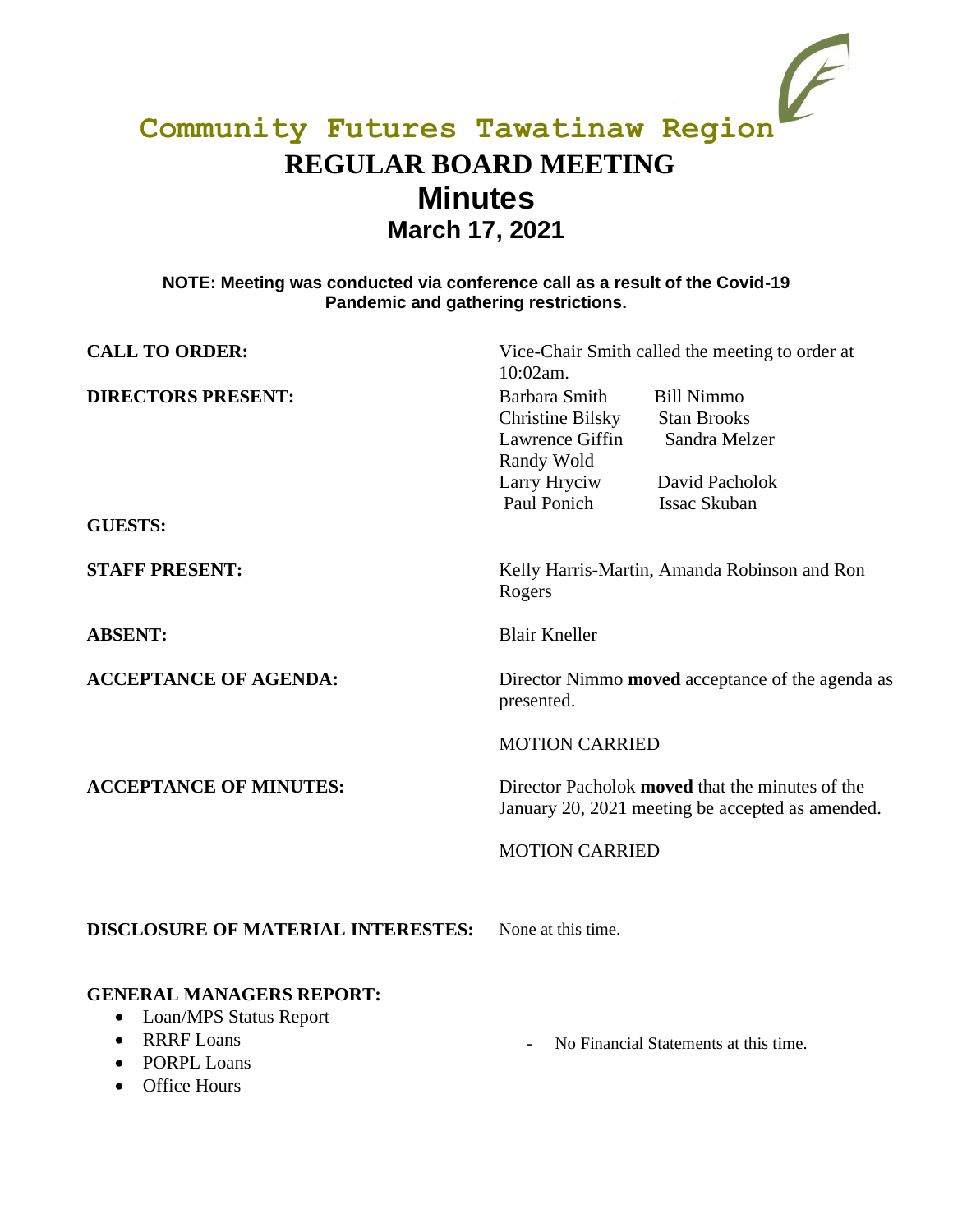- CFTR Capacity Building/Networking/Marketing
- CFTR Course Offerings
- Power Up North Conference 2020 and 2021
- Landing Valley Destination Region
- Love Local Morinville
- Office Renovations
- Audit
- OHS & HR Manuals

Director Brooks **moved** to accept the General Managers Report as presented.

MOTION CARRIED

# **COMMUNICATIONS & MARKETING REPORT:**

Facebook/Instagram

Director Hryciw **moved** to accept the Communications and Marketing Report as presented.

#### **YOUTH IN BUSINESS REPORT:**

-Bizkids, Adulting, Lemonade Day

MOTION CARRIED

Director Giffin **moved** to accept the Youth in business Report as presented.

# MOTION CARRIED

### **OTHER BUSINESS:**

- HR Committee
- HR Policy update
- Employee Contracts
- -
- RRRF Operating Funds

Director Brooks **moved** that the Pandemic Opportunities Response Program be extended to September 30, 2021.

MOTION CARRIED

**IN CAMERA:**